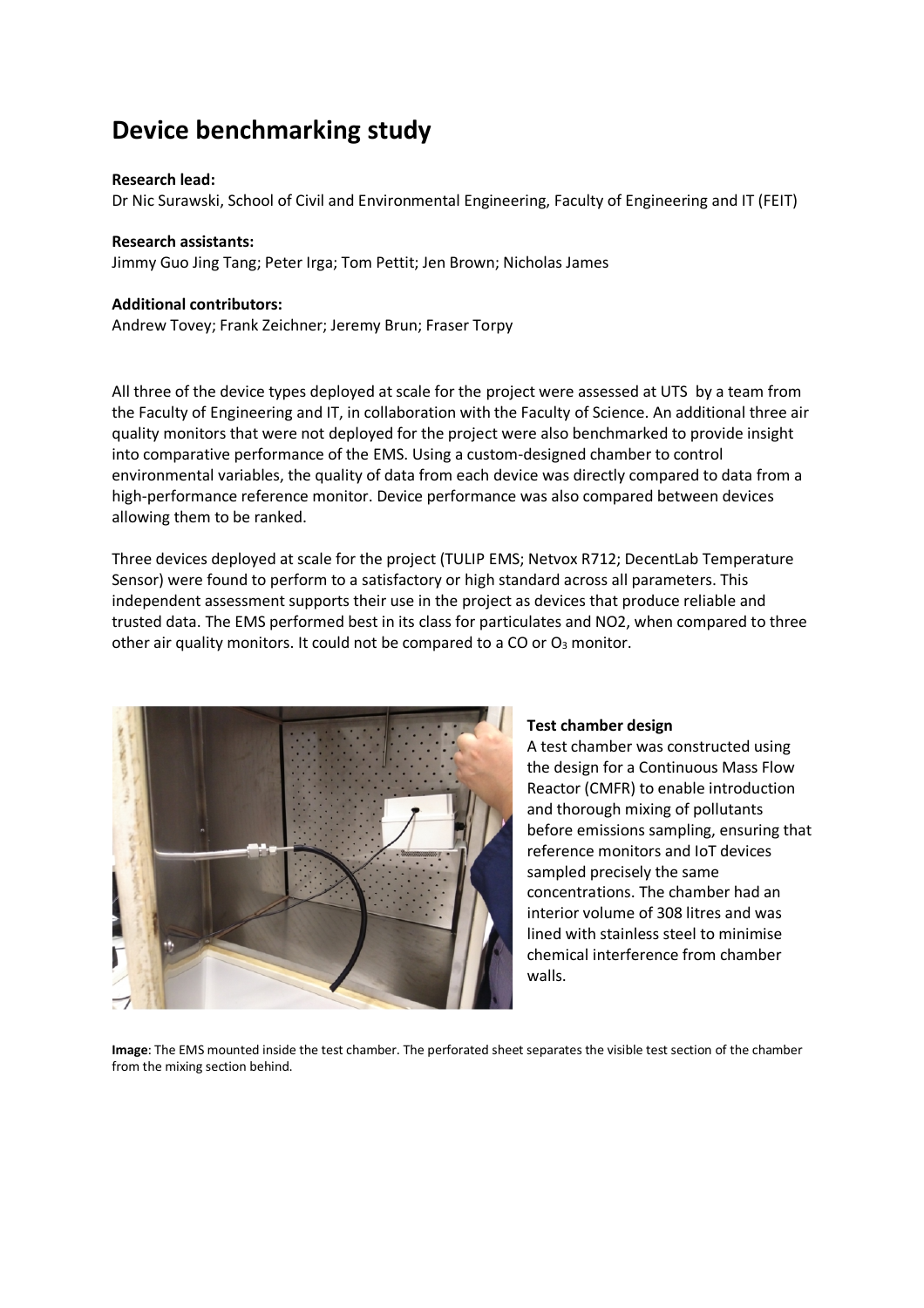### **Research Aims and outcomes:**

- 1) Confirm that devices deployed for the project are fit for purpose
- 2) Determine how project devices perform against common commercially available competitors

## **Devices deployed for the project:**

| <b>Manufacturer</b> | <b>Model</b>    | <b>Measures</b>   | <b>Measurement range</b>                          | <b>Measurement technique</b>          |
|---------------------|-----------------|-------------------|---------------------------------------------------|---------------------------------------|
| The ARCS            | Custom-designed | PM <sub>2.5</sub> | 0-500 $\mu$ g/m <sup>3</sup> (PM <sub>2.5</sub> ) | Laser light scattering ( $PM_{2.5}$ ; |
| Group               | Environmental   | O3                | 0-1000 ppm (CO)                                   | Plantower PMS7003 sensor)             |
|                     | Monitoring      | NO <sub>2</sub>   | 0-5 ppm $(O_3)$                                   | Electrochemical sensors ( $O_3$ –     |
|                     | System (EMS)    | CO.               | $0-5$ ppm $(NO2)$                                 | SPEC 3SP O3 5 sensor; $NO2$ -         |
|                     |                 | Temperature and   | $-40-80 °C$                                       | SPEC 3SP_NO2_5F sensor; CO -          |
|                     |                 | Relative humidity | (temperature)                                     | 3SP CO 1000 sensor)                   |
|                     |                 | <b>Noise</b>      | 0-100% (relative                                  | Electret microphone (noise)           |
|                     |                 | Location          | humidity)                                         | Capacitative type sensor              |
|                     |                 |                   |                                                   | (MaxDetect RHT03 sensor)              |
|                     |                 |                   |                                                   | <b>Global Positioning System</b>      |
|                     |                 |                   |                                                   | (location)                            |
| Decentlab           | DL-SHT35-002    | Temperature and   | $-40-125$ ° C                                     | Band-gap temperature sensor           |
|                     |                 | Relative humidity | 0-100%                                            | Capactive type humidity sensor        |
| <b>Netvox</b>       | R712            | Temperature and   | $-10-50$ $\degree$ C                              | Capactive type humidity sensor        |
|                     |                 | Relative humidity | 10-90%                                            |                                       |

## **Commercially available devices used for benchmarking comparison:**

| <b>Manufacturer</b> | <b>Model</b>            | <b>Measures</b>                                                                                                                              | <b>Measurement range</b>                                                                                                                                                                                                      | <b>Measurement technique</b>                                                                                                        |
|---------------------|-------------------------|----------------------------------------------------------------------------------------------------------------------------------------------|-------------------------------------------------------------------------------------------------------------------------------------------------------------------------------------------------------------------------------|-------------------------------------------------------------------------------------------------------------------------------------|
| Libelium            | <b>Smart Cities Pro</b> | PM <sub>1</sub> , PM <sub>2.5</sub> , PM10<br>NO <sub>2</sub><br><b>NO</b><br><b>CO</b><br>Temperature,<br>Relative humidity<br>and pressure | 10,000 particles/litre<br>in 16 size bins<br>$(PM_1/PM_{2.5}/PM_{10})$<br>$0-20$ ppm $(NO2)$<br>$0-18$ ppm $(NO)$<br>0-500 ppm (CO)<br>$-40-85 °C$<br>(temperature)<br>0-100% (relative<br>humidity)<br>30-110 kPa (pressure) | Optical particle counter<br>(Alphasense OPC N2)<br>Electrochemical gas sensors<br>Integrated environmental<br>sensor (Bosch BME280) |
| GlobalSat           | LS-113P                 | PM <sub>25</sub><br>Temperature<br>and relative<br>humidity                                                                                  | 0-500 $\mu$ g/m <sup>3</sup> (PM <sub>2.5</sub> )<br>$-40-125$ °C<br>(temperature)<br>0-95% (relative<br>humidity)                                                                                                            | Laser light scattering<br>Complementary metal-oxide<br>semiconductor                                                                |
| Aeroqual            | AQY-1                   | PM <sub>2.5</sub><br>O <sub>3</sub><br>NO <sub>2</sub><br>Temperature<br>and relative<br>humidity<br>Dew point                               | 0-1000 $\mu$ g/m <sup>3</sup><br>$0-200$ ppb<br>0-500 pbb<br>$-40-125$ ° C<br>0-100%<br>$-30-50$ ° C                                                                                                                          | Laser light scattering (PM <sub>2.5</sub> )<br>Gas sensitive semiconductor<br>$(O_3)$<br>Electrochemical sensor (NO2)               |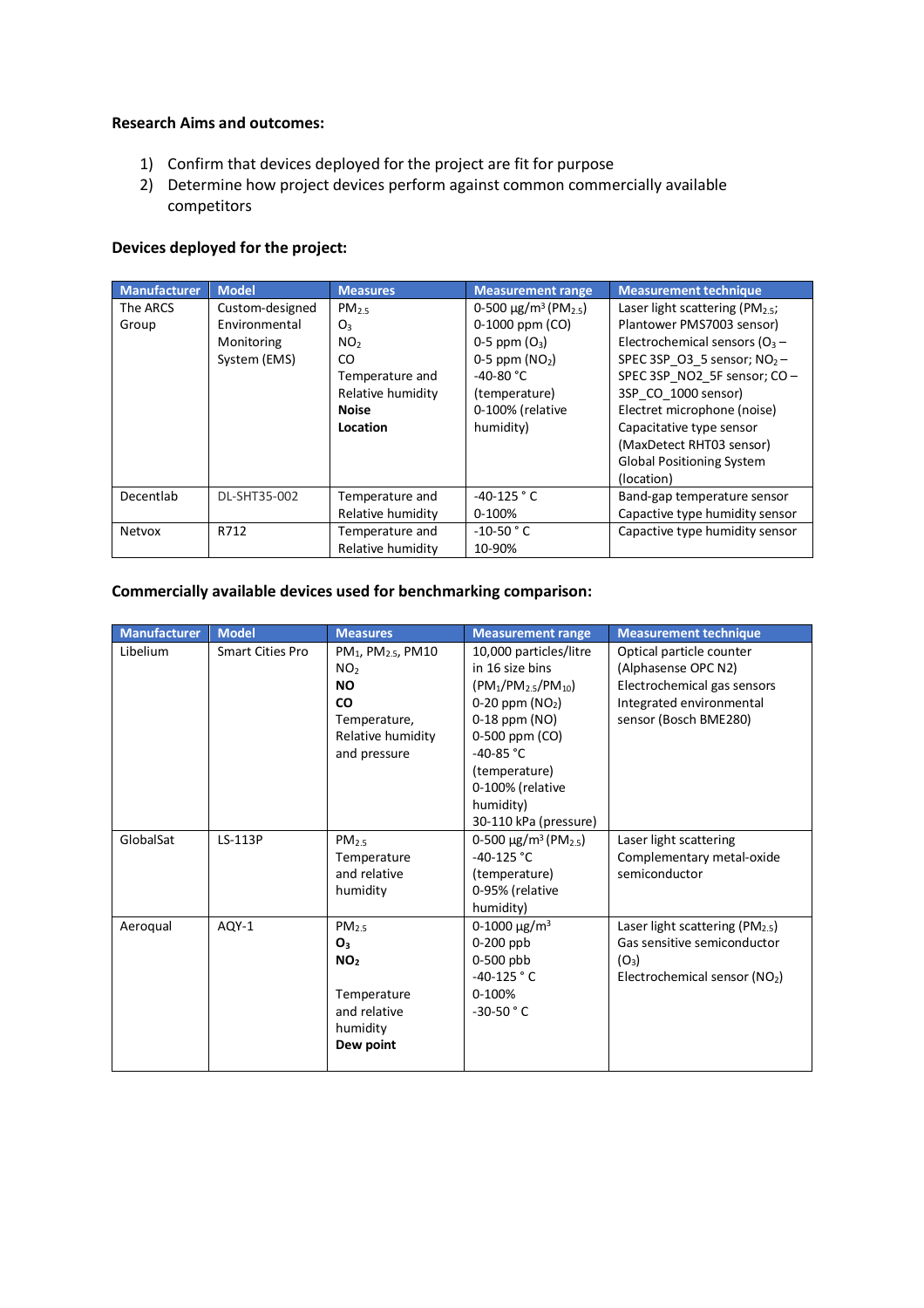### **Reference monitors:**

| Manufacturer | Model            | <b>Measures</b>     | <b>Measurement range</b>    | <b>Measurement resolution</b>   |
|--------------|------------------|---------------------|-----------------------------|---------------------------------|
| <b>TSI</b>   | 8533 DustTrak    | PM <sub>25</sub>    | 0.001-150 mg/m <sup>3</sup> | $\pm 0.1\%$ of reading or 0.001 |
|              |                  |                     |                             | $mg/m3$ whichever is great      |
| Ecotech      | EC9841AS         | NO. NO <sub>2</sub> | $0-1000$ ppm                | 2 ppb or 0.1% of reading        |
|              |                  |                     |                             | whichever is greater            |
| Ecotech      | EC9830           | CO                  | 0-200 ppm                   | 0.025 ppm or $0.1\%$ of reading |
|              |                  |                     |                             | whichever is greater            |
| Ecotech      | Serinus 10       | O <sub>3</sub>      | $0-20$ ppm                  | 0.5 ppb or 0.2% of reading      |
|              |                  |                     |                             | whichever is greater            |
| <b>TSI</b>   | VelociCalc Model | Temperature,        | $-10 - 60 °C$               | $\pm$ 0.3 °C (temperature)      |
|              | 9565             | relative humidity   | $5-95%$                     | ± 3% (relative humidity)        |
|              |                  | and pressure        | 517.15-930.87 mm Hg         | ± 2% of reading (pressure)      |
|              |                  |                     |                             |                                 |

## **Summary of findings:**

| <b>Device</b>                                         | Aim                                                                                                    | Parameter      | Outcome                                                                                                       |
|-------------------------------------------------------|--------------------------------------------------------------------------------------------------------|----------------|---------------------------------------------------------------------------------------------------------------|
|                                                       |                                                                                                        | Particulates   | Confirmed                                                                                                     |
|                                                       |                                                                                                        | <b>NO2</b>     | Confirmed                                                                                                     |
|                                                       |                                                                                                        | CO             | Confirmed                                                                                                     |
|                                                       | Confirm device performs to a minimum<br>standard and is fit for purpose                                | O <sub>3</sub> | Inconclusive (technical challenges<br>with test equipment)                                                    |
|                                                       |                                                                                                        | <b>Noise</b>   | Not part of scope                                                                                             |
|                                                       |                                                                                                        | Temperature    | Confirmed                                                                                                     |
|                                                       |                                                                                                        | Humidity       | Confirmed                                                                                                     |
| <b>TULIP EMS</b>                                      |                                                                                                        | Particulates   | Best performer out of four<br>devices assessed                                                                |
|                                                       |                                                                                                        | <b>NO2</b>     | Best performer out of two<br>devices assessed (EMS and<br>Libelium)                                           |
|                                                       |                                                                                                        | CO             | Only device with CO sensor so<br>could not be compared                                                        |
|                                                       | Establish how the device performs relative to<br>other commercially available products in its<br>class | O3             | Only device with O3 sensor.<br>Could not be tested.                                                           |
|                                                       |                                                                                                        | <b>Noise</b>   | Not part of scope                                                                                             |
|                                                       |                                                                                                        | Temperature    | Best performer out of four<br>devices assessed                                                                |
|                                                       |                                                                                                        | Humidity       | Worst performer out of four<br>devices assessed. Indicates<br>potential design alteration<br>required for EMS |
| DecentLab<br>Temperature<br>and Humidity<br>monitor   | Confirm device performs to a minimum                                                                   | Temperature    | Confirmed                                                                                                     |
|                                                       | standard and is fit for purpose                                                                        | Humidity       | Confirmed                                                                                                     |
|                                                       | Establish how the device performs relative to                                                          | Temperature    | Ranked last out of 4                                                                                          |
|                                                       | other commercially available products in its<br>class                                                  | Humidity       | Ranked 3 out of 4                                                                                             |
| Netvox R712<br>Temperature<br>and Humidity<br>monitor | Confirm device performs to a minimum                                                                   | Temperature    | Confirmed                                                                                                     |
|                                                       | standard and is fit for purpose                                                                        | Humidity       | Confirmed                                                                                                     |
|                                                       | Establish how the device performs relative to                                                          | Temperature    | Ranked 2 out of 4                                                                                             |
|                                                       | other commercially available products in its<br>class                                                  | Humidity       | Ranked 2 out of 4                                                                                             |